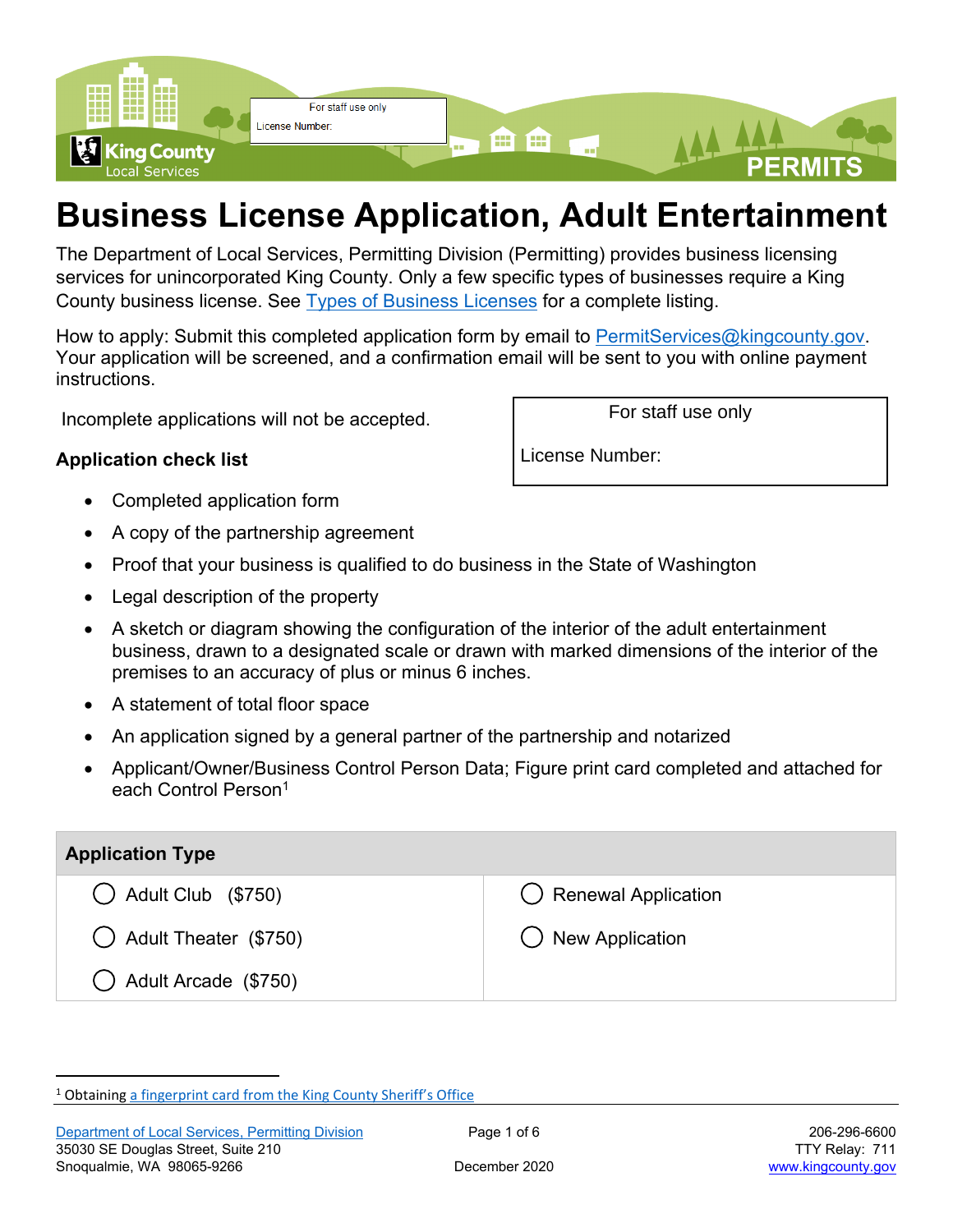| <b>Business Information</b>                                                                                                    |  |                                  |              |          |
|--------------------------------------------------------------------------------------------------------------------------------|--|----------------------------------|--------------|----------|
| <b>BUSINESS NAME</b>                                                                                                           |  | <b>DBA NAME</b>                  |              |          |
| <b>BUSINESS ADDRESS</b>                                                                                                        |  | <b>CITY</b>                      | <b>STATE</b> | ZIP CODE |
| BUSINESS MAILING ADDRESS Same as above                                                                                         |  | <b>CITY</b>                      | <b>STATE</b> | ZIP CODE |
| <b>EMAIL ADDRESS</b>                                                                                                           |  | <b>PHONE NUMBER</b>              |              |          |
| PROPOSING TO SERVE LIQUOR?                                                                                                     |  | <b>STATUS OF LIQUOR LICENSE?</b> |              |          |
| <b>Property Information</b>                                                                                                    |  |                                  |              |          |
| Do the applicant/owner/business control persons/partners $\bigcirc$ own, $\bigcirc$ rent, or $\bigcirc$ lease the<br>premises? |  |                                  |              |          |
| Select one:  O Sole Ownership (Applicant listed above)<br>OPartnership<br>O Corporation                                        |  |                                  |              |          |
| $\bigcirc$ General<br>$\bigcirc$ Limited<br>If a Partnership, select one:                                                      |  |                                  |              |          |

| $\mathbf{u}$ and $\mathbf{u}$ and $\mathbf{v}$ , $\mathbf{v}$ and $\mathbf{v}$ . $\mathbf{v}$ below the $\mathbf{v}$ |  |                      |              |          |
|----------------------------------------------------------------------------------------------------------------------|--|----------------------|--------------|----------|
| <b>PARTNERSHIP NAME</b>                                                                                              |  | <b>UBI NUMBER</b>    |              |          |
| <b>FEDERAL TAX NUMBER</b>                                                                                            |  |                      |              |          |
| NAME OF REGISTERED AGENT                                                                                             |  | <b>EMAIL ADDRESS</b> |              |          |
| <b>AGENT ADDRESS</b>                                                                                                 |  | <b>CITY</b>          | <b>STATE</b> | ZIP CODE |

| If a Corporation or Limited Liability Company |                   |  |
|-----------------------------------------------|-------------------|--|
| CORPORATE NAME                                | <b>UBI NUMBER</b> |  |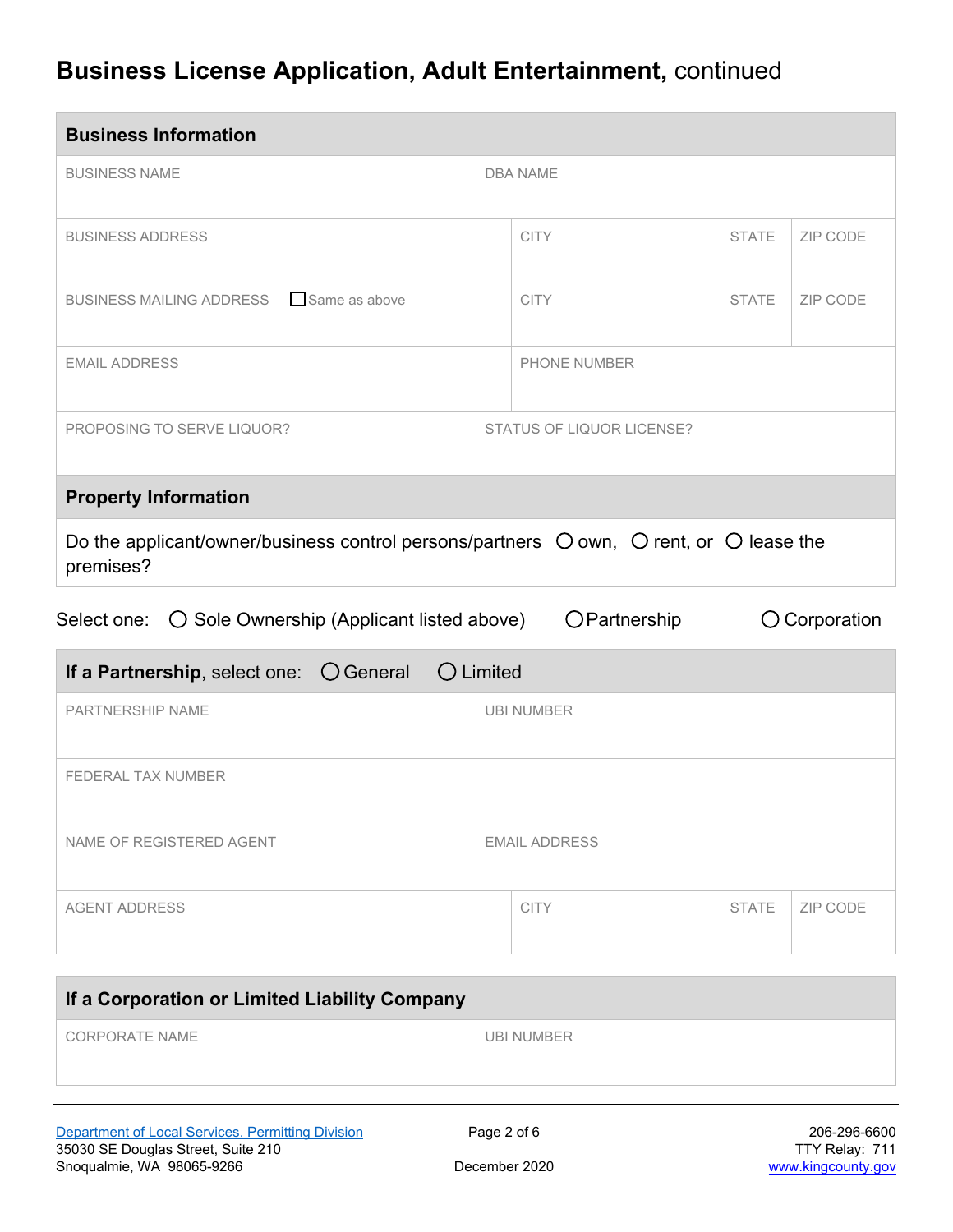| FEDERAL TAX NUMBER        |                      |             |              |          |
|---------------------------|----------------------|-------------|--------------|----------|
| DATE OF INCORPORATION     | PLACE OF CORPORATION |             |              |          |
| NAME OF REGISTERED AGENT  | <b>EMAIL ADDRESS</b> |             |              |          |
| <b>AGENT ADDRESS</b>      |                      | <b>CITY</b> | <b>STATE</b> | ZIP CODE |
| If a Sole Proprietorship  |                      |             |              |          |
| <b>NAME</b>               | <b>UBI NUMBER</b>    |             |              |          |
| <b>FEDERAL TAX NUMBER</b> | <b>EMAIL ADDRESS</b> |             |              |          |

#### **Applicant/Owner/business Control Person Data**

Provide the following information for **each applicant/owner/business control person** --- partners, corporate officers, shareholders (own 10% or more of business) or any other persons who have substantial interest/management responsibilities in connection with the business. Specify the interest or management responsibility of each. "Substantial interest" shall mean ownership of 10% or more of the business or any other kind of contribution to the business of the same or greater size. Attach additional "Applicant Owner/Business Control Data" sheets if needed

| <b>TITLE</b><br><b>FULL NAME</b> |  | <b>AILIASES</b>       |              |                 |          |
|----------------------------------|--|-----------------------|--------------|-----------------|----------|
| <b>HOME ADDRESS</b>              |  |                       | <b>CITY</b>  | <b>STATE</b>    | ZIP CODE |
| <b>MAILING ADDRESS</b>           |  | <b>CITY</b>           | <b>STATE</b> | ZIP CODE        |          |
| DATE OF BIRTH<br>PLACE OF BIRTH  |  | DRIVER LICENSE NUMBER |              | <b>DL STATE</b> |          |
| <b>MAILING ADDRESS</b>           |  | <b>CITY</b>           | <b>STATE</b> | ZIP CODE        |          |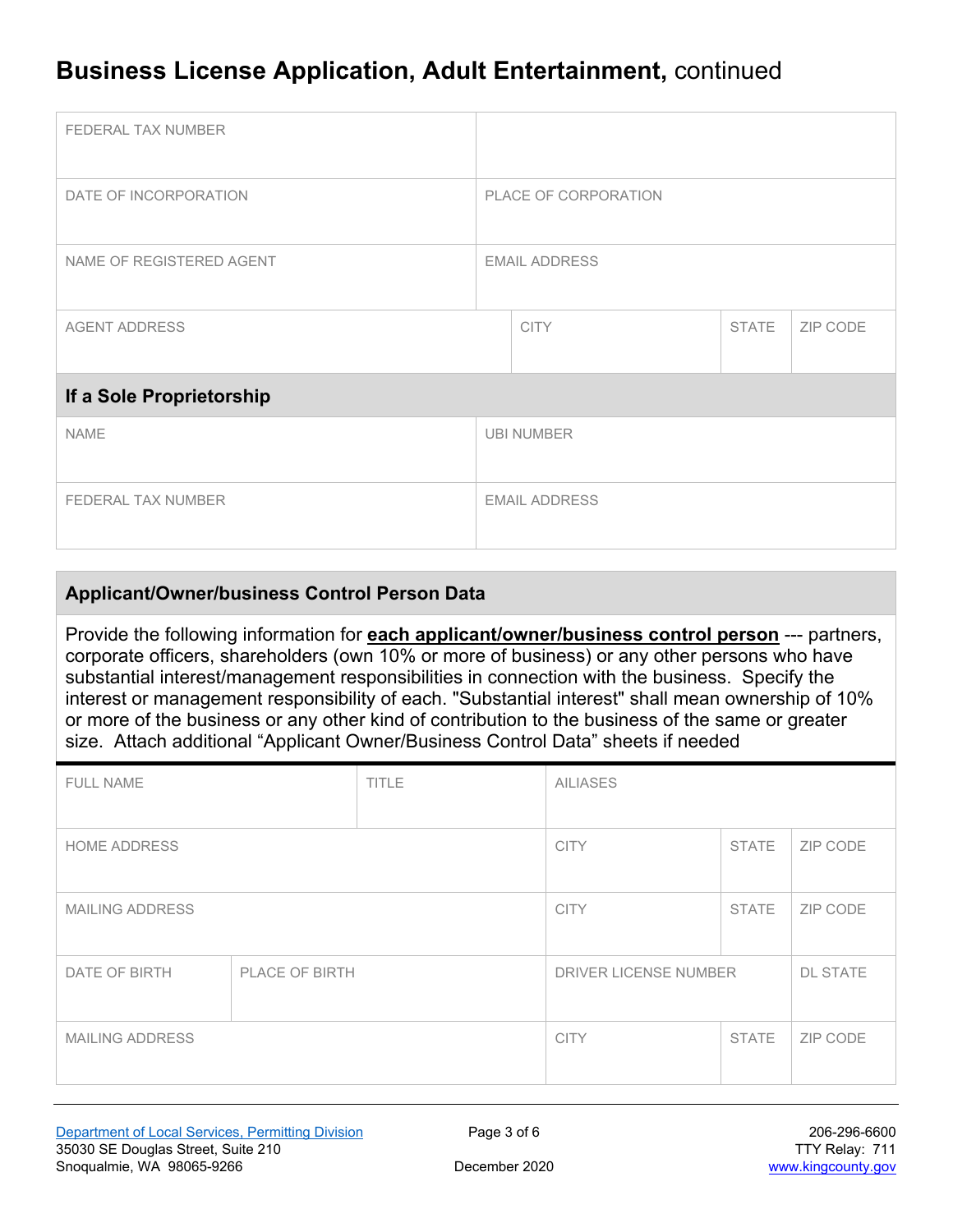| <b>INTEREST AND/OR MANAGEMENT RESPONSIBILTIES</b>                                                                                                                     |             |              |          |
|-----------------------------------------------------------------------------------------------------------------------------------------------------------------------|-------------|--------------|----------|
| Employment, Business and Occupational history for last 3 years, including name and address<br>of employers where services as an independent contractor were provided: |             |              |          |
| <b>NAME OF BUSINESS</b>                                                                                                                                               | DATE        |              |          |
| <b>ADDRESS</b>                                                                                                                                                        | <b>CITY</b> | <b>STATE</b> | ZIP CODE |
| <b>NAME OF BUSINESS</b>                                                                                                                                               | <b>DATE</b> |              |          |
| <b>ADDRESS</b>                                                                                                                                                        | <b>CITY</b> | <b>STATE</b> | ZIP CODE |
| <b>NAME OF BUSINESS</b>                                                                                                                                               | <b>DATE</b> |              |          |
| <b>ADDRESS</b>                                                                                                                                                        | <b>CITY</b> | <b>STATE</b> | ZIP CODE |
| <b>Business and Occupational History</b>                                                                                                                              |             |              |          |
| Do you hold any adult entertainment licenses in another jurisdiction?<br>If yes, please provide the following information:                                            | No          |              | Yes      |
| <b>NAME OF BUSINESS</b>                                                                                                                                               | <b>DATE</b> |              |          |
| <b>ADDRESS</b>                                                                                                                                                        | <b>CITY</b> | <b>STATE</b> | ZIP CODE |
| <b>NAME OF BUSINESS</b>                                                                                                                                               | DATE        |              |          |
| <b>ADDRESS</b>                                                                                                                                                        | <b>CITY</b> | <b>STATE</b> | ZIP CODE |
| NAME OF BUSINESS                                                                                                                                                      | DATE        |              |          |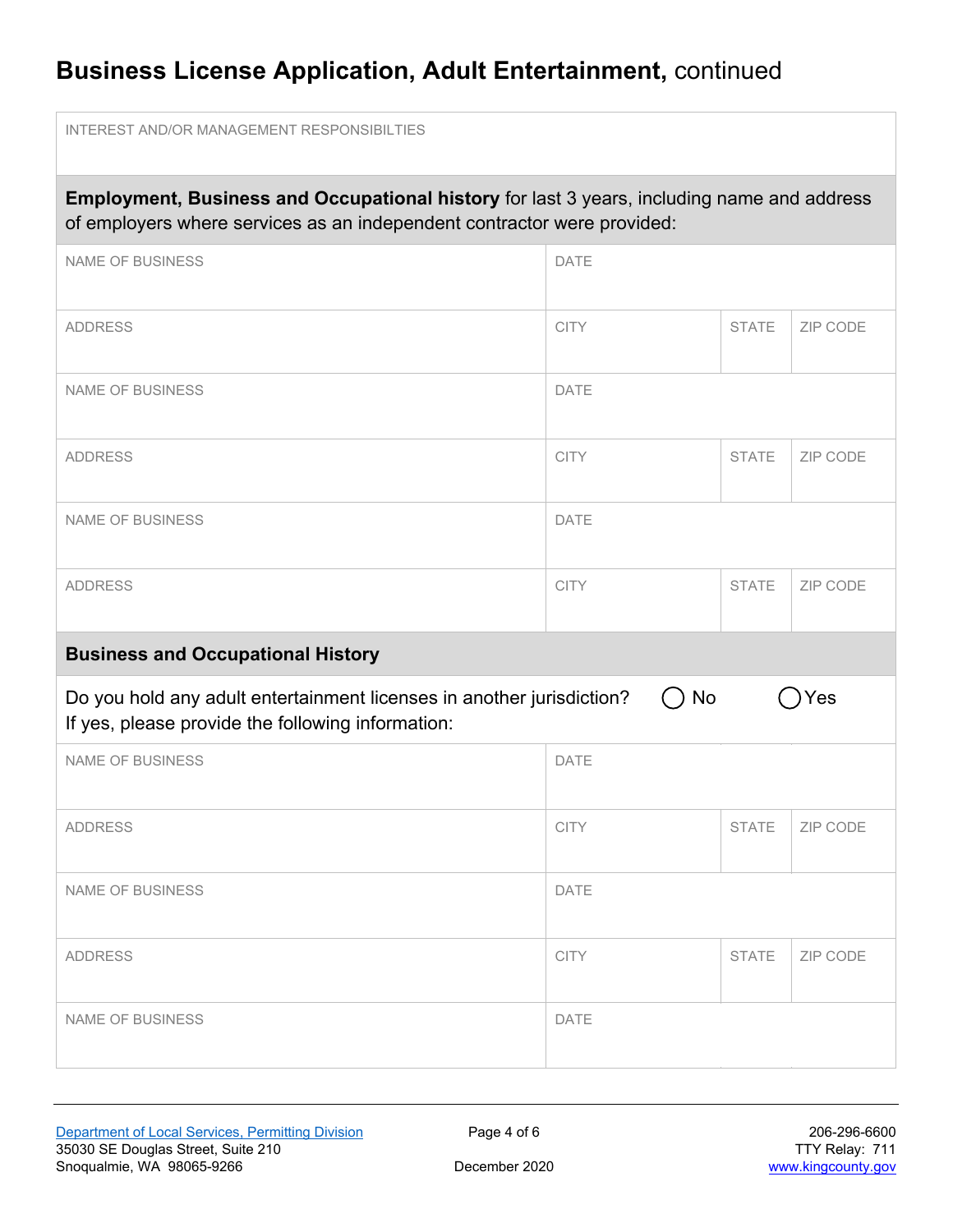| <b>ADDRESS</b>                                                                                                                                                                                                    |                                                      |                                                  | <b>CITY</b> |              | <b>STATE</b>          | ZIP CODE |
|-------------------------------------------------------------------------------------------------------------------------------------------------------------------------------------------------------------------|------------------------------------------------------|--------------------------------------------------|-------------|--------------|-----------------------|----------|
| Have you had an adult entertainment related license denied, suspended or revoked within the last<br>3 years preceding this application? $\bigcirc$ No<br>Yes<br>If yes, please provide the following information: |                                                      |                                                  |             |              |                       |          |
| <b>NAME OF BUSINESS</b>                                                                                                                                                                                           |                                                      |                                                  |             |              |                       |          |
| <b>BUSINESS ADDRESS</b>                                                                                                                                                                                           |                                                      | <b>CITY</b>                                      |             | <b>STATE</b> | ZIP CODE              |          |
| <b>MAILING ADDRESS</b>                                                                                                                                                                                            |                                                      | <b>CITY</b>                                      |             | <b>STATE</b> | ZIP CODE              |          |
| DATE OF ACTION                                                                                                                                                                                                    | <b>TYPE OF ADULT</b><br><b>ENTERTAINMENT LICENSE</b> | ACTION (SUSPENSION, DENIAL,<br>REVOCATION, ETC.) |             |              | <b>JURISDICTION</b>   |          |
| <b>REASON FOR ACTION</b>                                                                                                                                                                                          |                                                      |                                                  |             |              | <b>CURRENT STATUS</b> |          |

| Partnership                                          | Signature: | Title: |
|------------------------------------------------------|------------|--------|
| Corporation or<br><b>Limited Liability</b>           | Signature: | Title: |
| Sole<br>proprietorship or<br><b>Individual Owner</b> | Signature: | Title: |

#### **Continued**